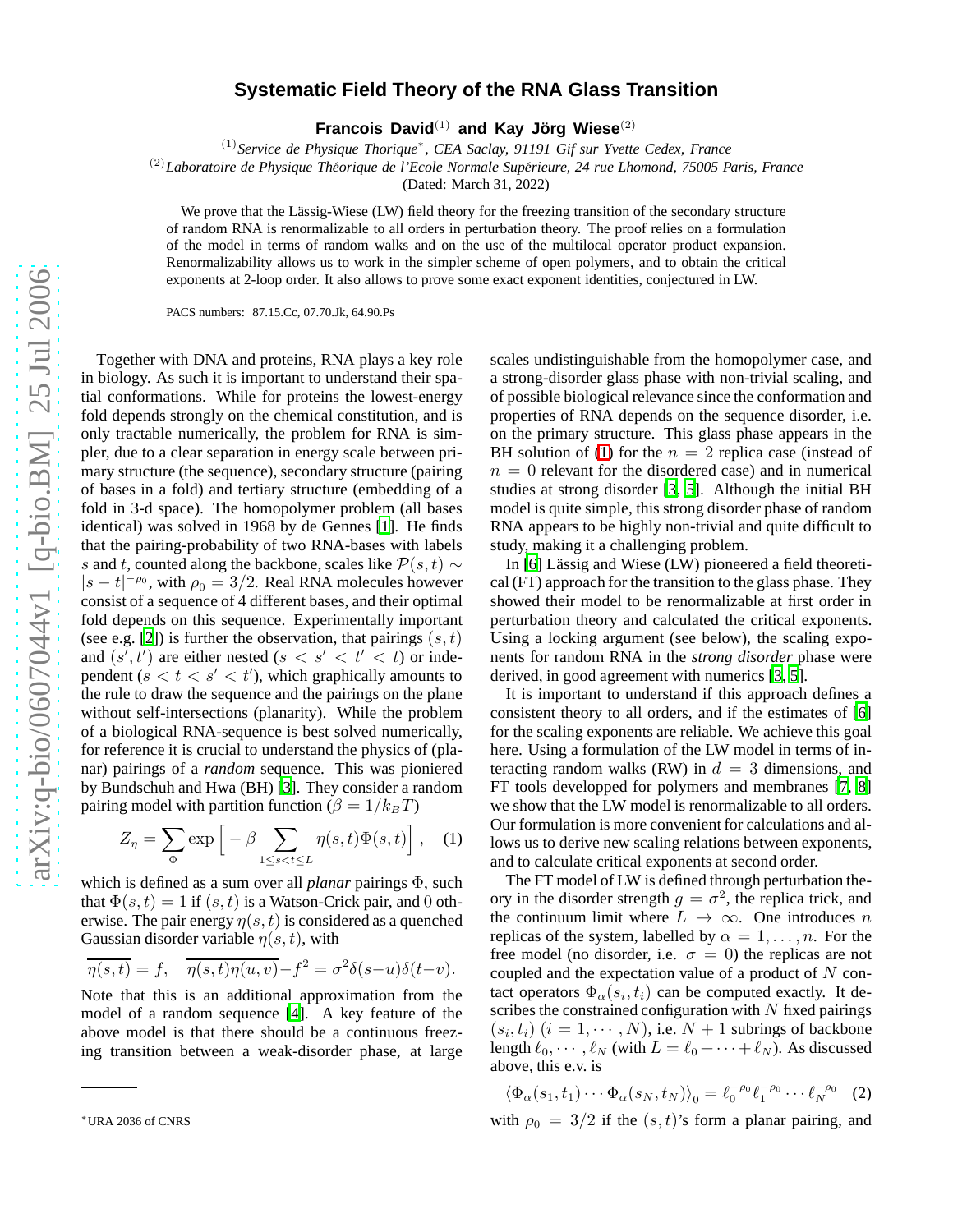0 otherwise. The partition function for a single free RNA strand then is  $Z_0^{(n=1)} = \langle 1 \rangle_0 = L^{-\rho_0}$ .

The average over the disorder  $\eta$  generates an attractive interaction between two replicas,

<span id="page-1-1"></span>
$$
\mathcal{H}_i = -g_0 \sum_{\alpha < \beta} \iint_{1 \le s < t \le L} \Psi_{\alpha\beta}(s, t) \tag{3}
$$

with coupling  $g_0 \propto \sigma^2$  and the overlap operator

<span id="page-1-0"></span>
$$
\Psi_{\alpha\beta}(s,t) = \Phi_{\alpha}(s,t)\Phi_{\beta}(s,t) . \tag{4}
$$

The quenched disorder average is obtained for  $n \to 0$ . The averaged free energy  $F$  for a single strand is

$$
\overline{F} = -\overline{\log Z_{\eta}} = \lim_{n \to 0} -\frac{\partial}{\partial n} Z_n , \qquad Z_n = \langle e^{-\mathcal{H}_i} \rangle_0 . \tag{5}
$$

 $Z_n$  is the partition function for n interacting replicas. Similarly, the average of an observable A, A, is the  $n \to 0$  limit of the average in the interacting theory. These observables are calculated as perturbative series in the disorder strength  $g_0$ . They suffer from short-distance UV divergences. Taking  $\rho_0$  as an analytic regularization parameter,  $\rho_0 \leq 3/2$ , LW show at first order that these UV divergences are poles in  $\epsilon = 2\rho_0 - 2$  at  $\epsilon = 0$  and that the theory is 1-loop renormalizable at  $\epsilon = 0$  ( $\rho_0 = 1$ ). An UV-finite renormalized theory is defined through a renormalization of the disorder strength  $g_0$  and of the backbone length L. This allows to compute at first order the RG  $\beta$  function for the disorder strength g. It is found to have a UV fixed point  $g^* > 0$  for  $\epsilon > 0$ , in particular for the physical case  $\epsilon = 1$ ,  $n = 0$ .  $g^*$ corresponds to the RNA freezing transition. LW compute also the scaling dimensions  $\rho^*$  and  $\theta^*$  of the operators  $\Phi$ and  $\Psi$  at the transition.

Our goal is to construct a FT which reproduces [\(2\)](#page-0-1). For this we note that  $\ell^{-\rho_0}$  is the return probability at proper time  $\ell$  for a free random walk (RW) in  $\mathbb{R}^d$  with  $d = 2\rho_0$ . Thus we introduce *n* independent RW's,  $\mathbf{r}_{\alpha}$ ,  $\alpha = 1, \dots, n$  $(\mathbf{r}_{\alpha}(s) = \{r_{\alpha}^{\mu}(s); \mu = 1, \dots, d\})$ . In order to keep only planar pairings we use  $n \times N$  pairs of auxiliary fields  $\gamma_a^{\alpha}(s)$ and  $\tilde{\gamma}_a^{\alpha}(s)$  ( $a = 1, ..., N$ ). The free model is given by the action ( $\therefore = \partial/\partial s$ )

<span id="page-1-2"></span>
$$
\mathcal{S}_0 = \sum_{\alpha=1}^n \int_0^L ds \, \frac{1}{4} \Big[ \dot{\mathbf{r}}_{\alpha}(s) \Big]^2 + \sum_{\alpha=1}^n \sum_{a=1}^N \int_0^L ds \, \tilde{\gamma}_a^{\alpha}(s) \dot{\gamma}_a^{\alpha}(s)
$$
\n
$$
(6)
$$

The propagators for r and  $\gamma$ ,  $\tilde{\gamma}$  are

$$
\frac{1}{2}\left\langle \left[r_{\alpha}^{\mu}(s)-r_{\beta}^{\nu}(t)\right]^{2}\right\rangle_{0}=\delta_{\alpha\beta}\delta^{\mu\nu}|s-t|\qquad(7)
$$

 $\langle \tilde{\gamma}_a^{\alpha}(s) \gamma_b^{\beta}(t) \rangle_0 = \delta^{\alpha \beta} \delta_{ab} \theta(t-s) \ , \quad \langle \gamma \gamma \rangle = \langle \tilde{\gamma} \tilde{\gamma} \rangle = 0 \ ,$ where  $\theta(s) = 1$  if  $s > 0$ , and 0 otherwise.

The key point is that in the large- $N$  limit, the observables for a strand of length  $L$  in the LW model correspond to the partition function for a closed RW in our model, with specific boundary conditions (the end points are fixed and there is a creation operator  $\tilde{\gamma}$  at the origin and an annihilation operator  $\gamma$  at the end). The contact operator  $\Phi$  changes to

$$
\Phi_{\alpha}(s,t) = \frac{1}{N} \sum_{a,b} \gamma_a^{\alpha}(s) \tilde{\gamma}_b^{\alpha}(s) \delta^d [\mathbf{r}_{\alpha}(s) - \mathbf{r}_{\alpha}(t)] \gamma_b^{\alpha}(t) \tilde{\gamma}_a^{\alpha}(t).
$$

The pair-contact operator  $\Psi_{\alpha\beta}(s,t)$  is still given by [\(4\)](#page-1-0), and the interaction by [\(3\)](#page-1-1). The auxiliary fields  $\gamma$  and  $\tilde{\gamma}$  allow to select planar diagrams by taking  $N \to \infty$ . For the analysis of the UV-divergences, they are mere spectators. Their importance is that they allow to write an action, and thus to apply established tools to prove renormalizability, and to obtain exponents at higher orders. For the sake of simplicity, we shall not write the  $\gamma$ 's explicitly in the following. We also note that a  $1/N$ -expansion is feasible, similar in spirit to [\[9](#page-3-8)] for the homopolymer problem.

The model defined by [\(6\)](#page-1-2) belongs to a class of theories with multilocal interactions, including the Edwards model of polymers and Self Avoiding Manifolds (SAM) [\[7,](#page-3-6) [8](#page-3-7)]. Its short-distance singularities can be studied by the same Multilocal Operator Product Expansion (MOPE). Indeed, the operator  $\Psi$  is a product of bi-local operators  $\delta[\mathbf{r}_{\alpha}(s) - \mathbf{r}_{\alpha}(t)]$  and of auxiliary fields  $\gamma \tilde{\gamma}$ . These auxiliary fields have a very simple propagator and a trivial shortdistance expansion, which is a product of  $\theta$  functions, multiplying the MOPE of the  $\delta$ 's. Let us give as examples the configurations which encode the UV singularities relevant at one loop. The short-distance behavior of a single  $\Psi$  is given by

<span id="page-1-3"></span>
$$
\Psi_{\alpha\beta}(u,v) \underset{v\to u}{\simeq} |u-v|^{-d} \mathbf{1}
$$
\n
$$
+ |u-v|^{1-d} \Big[ \dot{\mathbf{r}}_{\alpha}(u)^{2} + \dot{\mathbf{r}}_{\beta}(u)^{2} \Big] + \cdots
$$
\n
$$
\mathbf{1} \vdots \mathbf{1} \vdots \mathbf{1} \vdots \mathbf{1} \vdots \mathbf{1} \vdots \mathbf{1} \vdots \mathbf{1} \vdots \mathbf{1} \vdots \mathbf{1} \vdots \mathbf{1} \vdots \mathbf{1} \vdots \mathbf{1} \vdots \mathbf{1} \vdots \mathbf{1} \vdots \mathbf{1} \vdots \mathbf{1} \vdots \mathbf{1} \vdots \mathbf{1} \vdots \mathbf{1} \vdots \mathbf{1} \vdots \mathbf{1} \vdots \mathbf{1} \vdots \mathbf{1} \vdots \mathbf{1} \vdots \mathbf{1} \vdots \mathbf{1} \vdots \mathbf{1} \vdots \mathbf{1} \vdots \mathbf{1} \vdots \mathbf{1} \vdots \mathbf{1} \vdots \mathbf{1} \vdots \mathbf{1} \vdots \mathbf{1} \vdots \mathbf{1} \vdots \mathbf{1} \vdots \mathbf{1} \vdots \mathbf{1} \vdots \mathbf{1} \vdots \mathbf{1} \vdots \mathbf{1} \vdots \mathbf{1} \vdots \mathbf{1} \vdots \mathbf{1} \vdots \mathbf{1} \vdots \mathbf{1} \vdots \mathbf{1} \vdots \mathbf{1} \vdots \mathbf{1} \vdots \mathbf{1} \vdots \mathbf{1} \vdots \mathbf{1} \vdots \mathbf{1} \vdots \mathbf{1} \vdots \mathbf{1} \vdots \mathbf{1} \vdots \mathbf{1} \vdots \mathbf{1} \vdots \mathbf{1} \vdots \mathbf{1} \vdots \mathbf{1} \vdots \mathbf{1} \vdots \mathbf{1} \vdots \mathbf{1} \vdots \mathbf{1} \vdots \mathbf{1} \vdots \mathbf{1} \vdots \mathbf{1} \vdots \mathbf{1} \vdots \mathbf{1} \vdots \mathbf{1} \vdots \mathbf{1} \vdots \math
$$

and is depicted graphically as



<span id="page-1-4"></span>Similarly, two  $\Psi$ 's can coalesce into a single  $\Psi$  in three ways. Firstly as

$$
\Psi_{\alpha\beta}(u,v)\Psi_{\alpha\beta}(u',v'_{u'\rightarrow u,v'\rightarrow v}C(u',u;v',v)\Psi_{\alpha\beta}(u,v)+\cdots
$$
\n(9)

that we depict as

<span id="page-1-5"></span>
$$
\begin{array}{ccccc}&&&&&&\\ &\swarrow&&\\ &\swarrow&&\\ &\swarrow&&\\ &\swarrow&&\\ &\swarrow&&\\ &\swarrow&&\\ &\swarrow&&\\ &\swarrow&&\\ &\swarrow&&\\ &\swarrow&&\\ &\swarrow&&\\ &\swarrow&&\\ &\swarrow&&\\ &\swarrow&&\\ &\swarrow&&\\ &\swarrow&&\\ &\swarrow&&\\ &\swarrow&&\\ &\swarrow&&\\ &\swarrow&&\\ &\swarrow&&\\ &\swarrow&&\\ &\swarrow&&\\ &\swarrow&&\\ &\swarrow&&\\ &\swarrow&&\\ &\swarrow&&\\ &\swarrow&&\\ &\swarrow&&\\ &\swarrow&&\\ &\swarrow&&\\ &\swarrow&&\\ &\swarrow&&\\ &\swarrow&&\\ &\swarrow&&\\ &\swarrow&&\\ &\swarrow&&\\ &\swarrow&&\\ &\swarrow&&\\ &\swarrow&&\\ &\swarrow&&\\ &\swarrow&&\\ &\swarrow&&\\ &\swarrow&&\\ &\swarrow&&\\ &\swarrow&&\\ &\swarrow&&\\ &\swarrow&&\\ &\swarrow&&\\ &\swarrow&&\\ &\swarrow&&\\ &\swarrow&&\\ &\swarrow&&\\ &\swarrow&&\\ &\swarrow&&\\ &\swarrow&&\\ &\swarrow&&\\ &\swarrow&&\\ &\swarrow&&\\ &\swarrow&&\\ &\swarrow&&\\ &\swarrow&&\\ &\swarrow&&\\ &\swarrow&&\\ &\swarrow&&\\ &\swarrow&&\\ &\swarrow&&\\ &\swarrow&&\\ &\swarrow&&\\ &\swarrow&&\\ &\swarrow&&\\ &\swarrow&&\\ &\swarrow&&\\ &\swarrow&&\\ &\swarrow&&\\ &\swarrow&&\\ &\swarrow&&\\ &\swarrow&&\\ &\swarrow&&\\ &\swarrow&&\\ &\swarrow&&\\ &\swarrow&&\\ &\swarrow&&\\ &\swarrow&&\\ &\swarrow&&\\ &\swarrow&&\\ &\swarrow&&\\ &\swarrow&&\\ &\swarrow&&\\ &\swarrow&&\\ &\swarrow&&\\ &\swarrow&&\\ &\swarrow&&\\ &\swarrow&&\\ &\swarrow&&\\ &\swarrow&&\\ &\swarrow&&\\ &\swarrow&&\\ &\swarrow&&\\ &\swarrow&&\\ &\swarrow&&\\ &\swarrow&&\\ &\swarrow&&\\ &\swarrow&&\\ &\swarrow&&\\ &\swarrow&&\\ &\swarrow&&\\ &\swarrow&&\\ &\swarrow&&\\ &\swarrow&&\\ &\swarrow&&\\ &\swarrow&&\\ &\swarrow&&\\ &\swarrow&&\\ &\swarrow&&\\ &\swarrow&&\\ &\swarrow&&\\ &\swarrow&&\\ &\swarrow&&\\ &\swarrow&&\\ &\swarrow&&\\ &\swarrow&&\\ &\swarrow&&\\ &\swarrow&&\\ &\swarrow
$$

with  $C(u', u; v', v) = (|u' - u| + |v' - v|)^{-d}$  the corresponding MOPE coefficient. Secondly as

$$
\Psi_{\alpha\beta}(u,u')\Psi_{\alpha\beta}(v,v'_{u\to v,u'\to v}D(u,u',v)\Psi_{\alpha\beta}(v,v')+\cdots
$$
 (10)

with  $D(u, u', v) = |u' - u|^{-d}$  if  $u < u' < v$  or  $v < u < u'$ , and  $= 0$  otherwise, that we depict as

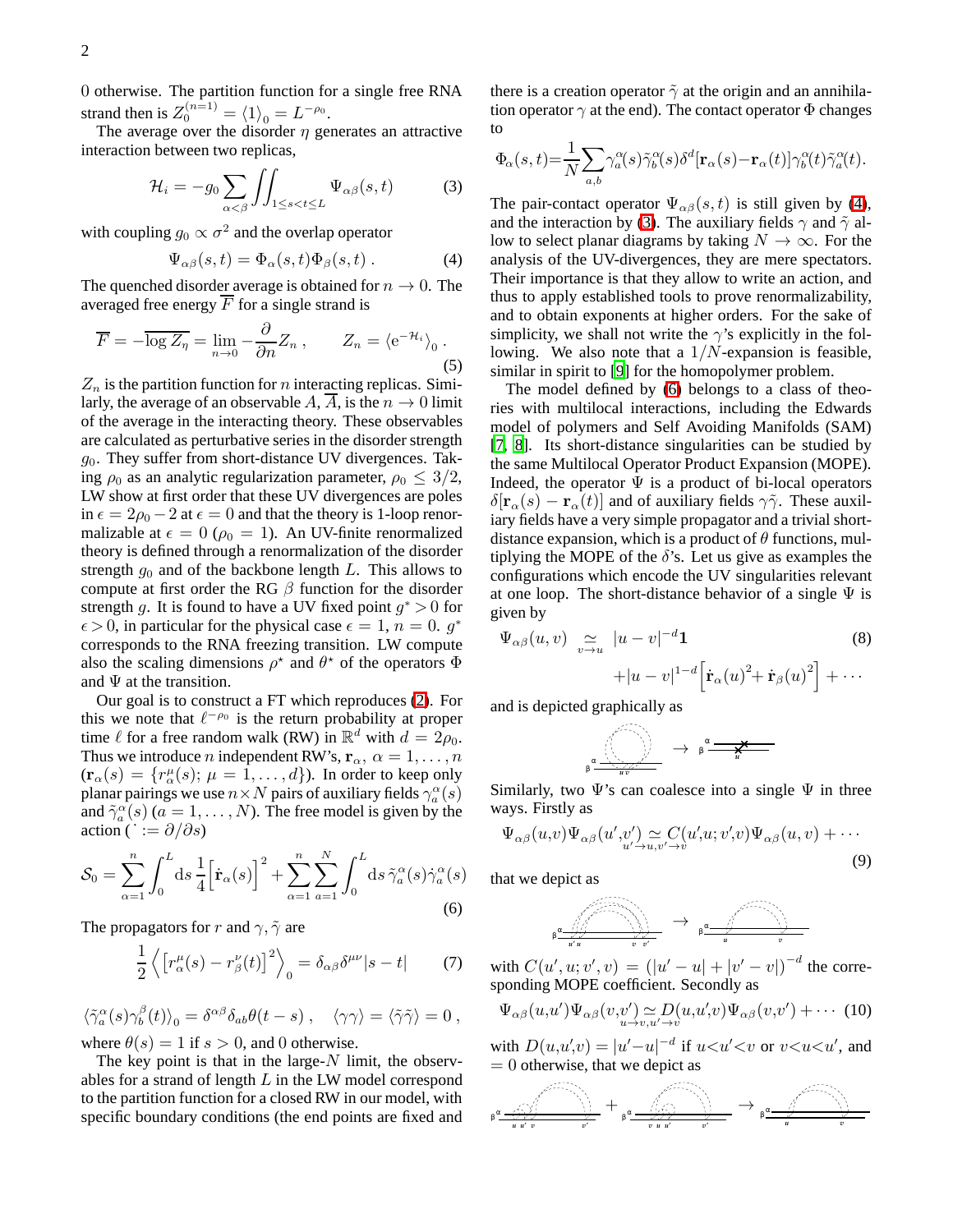<span id="page-2-0"></span>Thirdly as

$$
\Psi_{\beta\gamma}(u,u')\Psi_{\alpha\beta}(v,v')\underset{u\to v,u'\to v}{\simeq}E(u,u',v)\Psi_{\alpha\beta}(v,v')+\cdots
$$
 (11)

with  $E(u, u', v) = D(u, u', v)$ , that we depict as

$$
\frac{1}{\sqrt{1+\frac{1}{n} \sum\limits_{i=1}^{n} \frac{1}{\left( \sum\limits_{i=1}^{n} \frac{1}{\left( \sum\limits_{i=1}^{n} \frac{1}{\left( \sum\limits_{i=1}^{n} \frac{1}{\left( \sum\limits_{i=1}^{n} \frac{1}{\left( \sum\limits_{i=1}^{n} \frac{1}{\left( \sum\limits_{i=1}^{n} \frac{1}{\left( \sum\limits_{i=1}^{n} \frac{1}{\left( \sum\limits_{i=1}^{n} \frac{1}{\left( \sum\limits_{i=1}^{n} \frac{1}{\left( \sum\limits_{i=1}^{n} \frac{1}{\left( \sum\limits_{i=1}^{n} \frac{1}{\left( \sum\limits_{i=1}^{n} \frac{1}{\left( \sum\limits_{i=1}^{n} \frac{1}{\left( \sum\limits_{i=1}^{n} \frac{1}{\left( \sum\limits_{i=1}^{n} \frac{1}{\left( \sum\limits_{i=1}^{n} \frac{1}{\left( \sum\limits_{i=1}^{n} \frac{1}{\left( \sum\limits_{i=1}^{n} \frac{1}{\left( \sum\limits_{i=1}^{n} \frac{1}{\left( \sum\limits_{i=1}^{n} \frac{1}{\left( \sum\limits_{i=1}^{n} \frac{1}{\left( \sum\limits_{i=1}^{n} \frac{1}{\left( \sum\limits_{i=1}^{n} \frac{1}{\left( \sum\limits_{i=1}^{n} \frac{1}{\left( \sum\limits_{i=1}^{n} \frac{1}{\left( \sum\limits_{i=1}^{n} \frac{1}{\left( \sum\limits_{i=1}^{n} \frac{1}{\left( \sum\limits_{i=1}^{n} \frac{1}{\left( \sum\limits_{i=1}^{n} \frac{1}{\left( \sum\limits_{i=1}^{n} \frac{1}{\left( \sum\limits_{i=1}^{n} \frac{1}{\left( \sum\limits_{i=1}^{n} \frac{1}{\left( \sum\limits_{i=1}^{n} \frac{1}{\left( \sum\limits_{i=1}^{n} \frac{1}{\left( \sum\limits_{i=1}^{n} \frac{1}{\left( \sum\limits_{i=1}^{n} \frac{1}{\left( \sum\limits
$$

The perturbative expansion involves expectation values of integrals of products of  $\Psi$  operators. The short-distance contribution  $u \rightarrow u'$  for a single  $\Psi(u, u')$  in these integrals is given by [\(8\)](#page-1-3) and produces an UV divergence. The first term in [\(8\)](#page-1-3) gives a UV pole at  $d = 1$  proportional to the insertion of the unit operator 1, while the second one gives a pole at  $d = 2$  proportional to the operator  $\dot{\mathbf{r}}^2$ . Similarly, considering now the integrals involving two  $\Psi$  operators, the integrals over u and  $u'$  (v and v' fixed) in [\(9](#page-1-4)[,10,](#page-1-5)[11\)](#page-2-0) give UV poles at  $d = 2$ , proportional to the operator  $\Psi$ . In both cases, the subdominant terms (represented by the  $\cdots$ ) in the MOPE involve higher dimensional multilocal operators, but do not give any UV pole at  $d \leq 2$ . Note that although the l.h.s of [\(11\)](#page-2-0) involves three replicas, the dominant term on the r.h.s. involves only the overlap operator between two replicas. Also note that [\(10\)](#page-1-5) does not contribute for polymers or SAM's, since there is a third non-planar diagram, and the sum of all cancel.

This analysis of the UV divergences through the MOPE at first order gives the same results as in LW. It shows that our model is renormalizable to one loop at  $d = 2$ , as expected from the existence of an action, and dimensional analysis.

Our formulation and the MOPE allow to extend this analysis to all orders of perturbation theory [\[10\]](#page-3-9). The dimension  $d = 2\rho_0$  of imbedding space is a dimensional regularization parameter, and short-distance UV divergences appear always as poles in  $\epsilon = d - 2 = 2\rho_0 - 2$ . We have shown that the theory is UV finite for  $\epsilon$  < 0 (apart from a trivial "vacuum energy divergence" proportional to the unity operator 1). For  $\epsilon = 0$  the only UV divergences are proportional to the local operator  $\dot{\mathbf{r}}_{\alpha}^2$  and to the bilocal operator  $\Psi_{\alpha\beta}$  ( $\alpha \neq \beta$ ). The MOPE also generates multilocal operators involving more than 2 replicas, for instance the 3-replica operator  $\Pi_{\alpha\beta\gamma} = \Phi_{\alpha} \Phi_{\beta} \Phi_{\gamma}$ . However these operators are not associated to UV divergences, and correspond to irrelevant couplings. The crucial point in this analysis is that, since the interaction in the model involves 2 different replicas  $\alpha \neq \beta$ , no UV divergence appears which is proportional to the single-replica operator  $\Phi_{\alpha}(u, v)$ , although Φ is a "dangerously" marginal operator (it is marginal at  $\epsilon = 0$  and relevant as soon as  $\epsilon > 0$ , like  $\Psi$ ).

The renormalized UV finite theory is defined through the renormalized action  $S_R$ 

$$
S_R = \sum_{\alpha} \int_0^L ds \, \frac{\mathbb{Z}}{4} \dot{\mathbf{r}}_{\alpha}^2 + g_R \mu^{-\epsilon} \mathbb{Z}_g \sum_{\alpha < \beta} \iint_{0 \le u < v \le L} \Psi_{\alpha\beta}(u, v) \tag{12}
$$

 $\mathbb{Z}$  and  $\mathbb{Z}_q$  are the wave-function and coupling-constant counterterms, and are series in  $g_R$  whose coefficients contain the poles in  $1/\epsilon$ .  $\mu$  is the renormalization mass scale. The renormalized field  $\bf{r}$  and coupling  $g_R$  are related to the bare ones  $\mathbf{r}_B$  and  $g_B$  by  $\mathbf{r}_B = \mathbb{Z}^{1/2} \mathbf{r}$  and  $g_B =$  $g_R \mathbb{Z}_g \mathbb{Z}^d \mu^{-\epsilon}$  (this differs from the LW scheme where s is renormalized instead of **r** and where  $g'_B = g_R \mathbb{Z}_g \mathbb{Z}^2 \mu^{-\epsilon}$ ). The RG  $\beta$  function for the coupling  $\beta_g$  and the scaling dimension  $\chi_r$  for the field **r** in length-units are

$$
\beta_g = -\mu \left. \frac{\mathrm{d}g_R}{\mathrm{d}\mu} \right|_{g_B} , \quad \chi_r = \frac{1}{2} \left( 1 + \beta_g \frac{d \log \mathbb{Z}}{dg} \right). \tag{13}
$$

Since we *proved* renormalizability, and identified all possible counterterms, we can simplify calculations by using open RWs instead of closed ones, eliminating the  $\delta$ function for the closure. Although not all correlation functions are directly interpretable in terms of RNA strands, they are renormalized by the same counterterms, except for one additional boundary term  $\mathbb{Z}_1$  for each end of the RW,  $S_R^{\text{open}} = S_R^{\text{closed}} + 2\mathbb{Z}_1$ . The (Fourier transformed) partition function  $Z^{(1)}$  for a *single* free open RW then is

<span id="page-2-1"></span>
$$
= Z^{(1)}(\vec{q}) = \left\langle \prod_{\alpha=1}^{n} e^{-\vec{q}(\vec{r}_{\alpha}(L) - \vec{r}(0))} \right\rangle = e^{-n\vec{q}^{2}L} .
$$
\n(14)

The first-order correction to [\(14\)](#page-2-1) in the disorder strength is given by the following diagram

$$
\frac{n(n-1)}{2} \int_{0 < u < v < L} e^{\vec{q}^2 (2|v-u| - nL)} |v-u|^{-d}.
$$
\n(15)

The last integral is UV divergent when  $u \rightarrow v$  (bulk) and  $u, v \rightarrow 0$  or  $u, v \rightarrow L$  (boundary). The corresponding UV pole in  $\epsilon = 0$  has residue  $(1 - 2L\vec{q}^2) \exp(-n\vec{q}^2L)$ . This partition function for a single open RW is renormalized as

$$
Z_R^{(1)}(\vec{q}, g_R) = Z_B^{(1)}(\mathbb{Z}^{-1/2}\vec{q}, g_B) e^{-2\mathbb{Z}_1} . \qquad (16)
$$

This implies that in the MS scheme the counterterms are at first order  $\mathbb{Z} = 1 + g_R(n-1)/\epsilon$ ,  $\mathbb{Z}_1 = g_R(n-1)/4\epsilon$ .

To compute  $\mathbb{Z}_q$  it is simpler to consider the (connected) partition function Z (2) for *two distinct* interacting open RWs. At first order in  $q_0$  it is given by

$$
\frac{1}{\sqrt{1-\frac{1}{2}}} = Z^{(2)} = g_0 \frac{n(n-1)}{2} L^2 \,. \tag{17}
$$

At order  $g_0^2$  there are 4 UV divergent diagrams, with MOPE given in [\(9\)](#page-1-4), [\(10\)](#page-1-5), and [\(11\)](#page-2-0),



and the corresponding function is renormalized as

$$
Z_R^{(2)}(g_R) = \mathbb{Z}^{-d} Z_B^{(2)}(g_B) e^{-4\mathbb{Z}_1} . \tag{18}
$$

Care was taken to account for the (missing) zero-mode due to the  $\delta$ -distribution between the 2 replicas, resulting in the